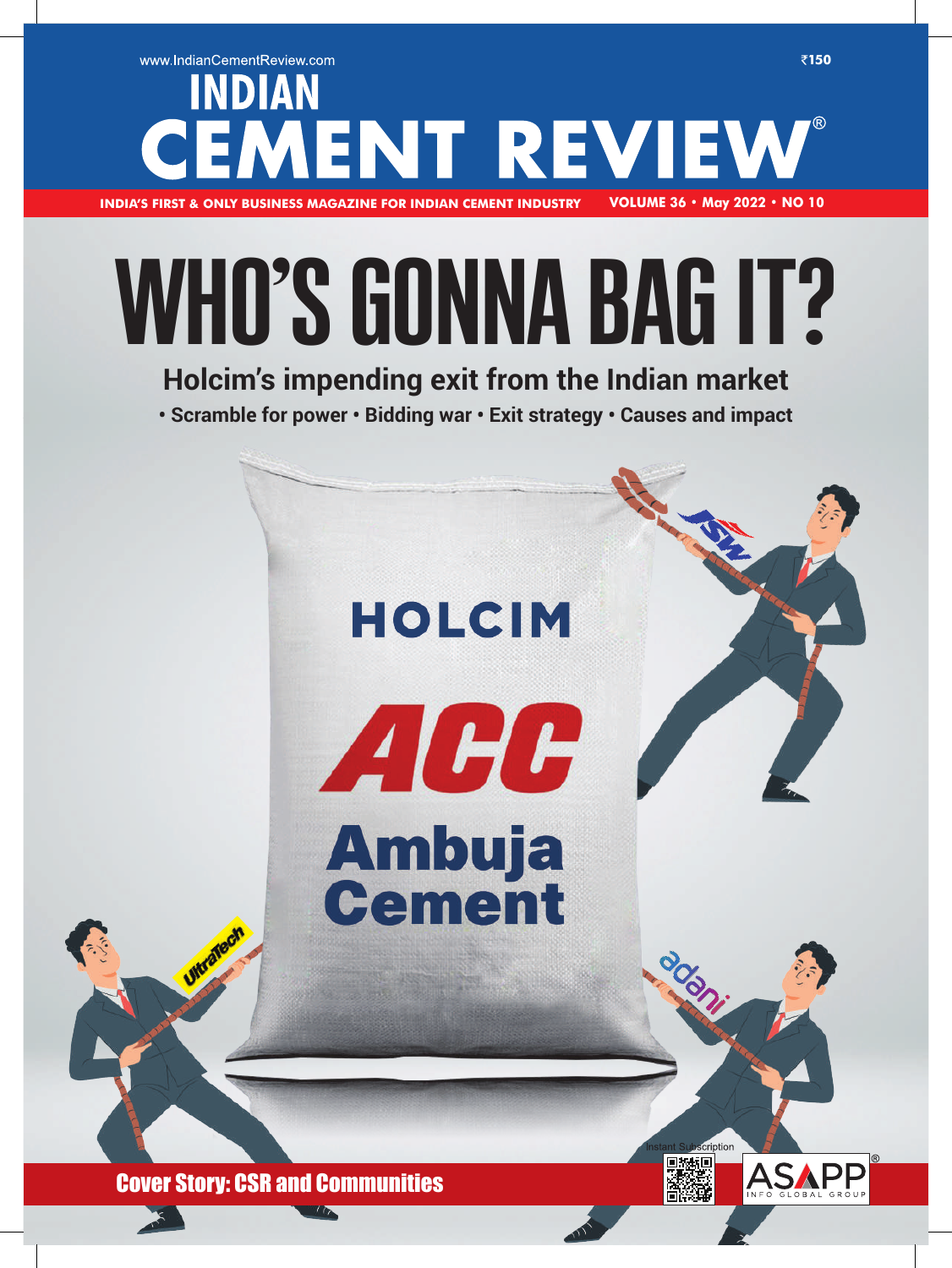### "A balance has to be drawn between cost and service."

**Vimal Choudhary, President and Logistics Head – HeidelbergCement India**, discusses how bulk distribution impacts cost and the measures his company is taking to ensure smooth operations of their distribution channels.

### **What is the volume of production in your cement plants and how much of it goes in bulk distribution?**

Currently, HeidelbergCement India produces about 9MT cement pan-India. Our production is divided in two parts, central India and south India producing 4.8 MT and 4.2 MT respectively. 23 per cent produced in the south is transported through bulk. In central India, we do not transport on a bulk basis.

### **Which is the most suitable mode of transport for carrying large quantities of cement and why?**

Depending on the distance, we choose the most viable mode of transport for cement. Preference is always based on that. For shorter distances, roadways are considered as it takes less time to reach the customer, handling is less and cost is less. If cement needs to be sent to a longer distance, then railways is preferred as it would allow a much larger quantity to be transported in one go.

Earlier there were concessions allotted to cement manufacturers for transporting cement through the railways, however, those have been withdrawn now. However, what we choose as a mode of transport is not only based on cost, it is also dependent on the service to the customer.

By road, the end product directly reaches the customer. The bag quality remains good with the least amount of deterioration to the bag. But in case of rail, the material goes through material handlings like from factory to railway platform, platform to cargo containers. It is then loaded into smaller trucks at the destination and then reaches the customer. In some cases, it goes to the warehouse, then railways, then customers. This amount of bag handling hampers the bag quality. When the distance to be covered is



**Vimal Choudhary, President and Logistics Head – HeidelbergCement India**

beyond 300 km, then we consider rail transport as it also presents a large cost advantage.

### **What are the various advantages attached to bulk distribution of cement?**

There are various advantages attached to bulk distribution of cement.

Foremost advantage in transporting cement by bulk is to the environment. In this transportation, we end up using a smaller number of plastic bags which would otherwise be used in smaller quantities of transport. Along with that, dust emission is also very low as compared to loading and unloading of smaller quantities.

A major advantage of transporting cement in bulk is the saving of bag cost. It costs less than transporting smaller quantities and that is why it is widely considered.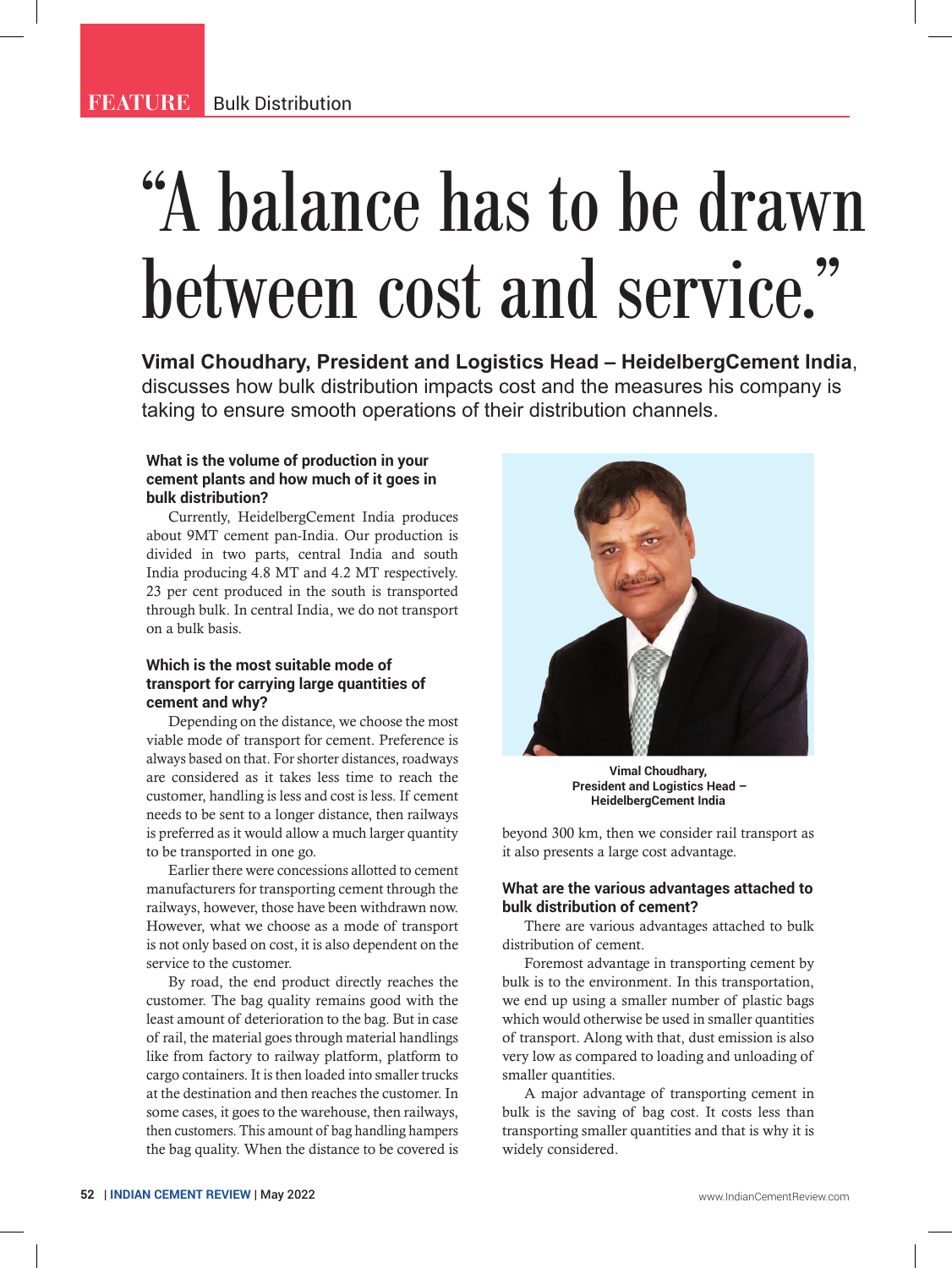A technical advantage is experienced during monsoon. Due to the high humidity levels and moisture, cement usually gets hydrated, which is a loss for us. However, in bulk transportation there is no hydration as the bulkers are air-tight.

Smaller quantities bagged cement present a large chance of adulteration, however, that is not possible in case of bulk transportation. Once the bulker is locked, it is unlocked only at the destination upon reaching the customer.

### **How does distribution or transportation of cement in bulk impact the end user cost of the product?**

In case of bulk, we save a certain amount on the bag cost, but pay a higher amount in freight cost. Example, the cost of a bulker is higher than the bulk trucks. More or less, the cost almost balances itself. Ultimately, the customer gets to witness only a minor difference in their cost. However, bulk buyers get good discounts from us as they pick up large quantities from us.

This cost and demand are different from market to market.

> Our production in South India is 4.2 MT of which 23 per cent produced is transported through bulk.

### **What are the major challenges or gaps faced by your organisation in the bulk distribution domain?**

One of the major challenges that we face with bulk cement is consistency in orders. We cannot transport this bulk of transport to anyone else. There are limited buyers in the market. If the orders are received on a regular basis, our system works smoothly and the customer also keeps receiving their cement load in a timely fashion.

Sometimes in South India, we face detention time for the bulkers. Sometimes when we send our bulker to the customer, their silo may already be full. They then utilise their pre-existing load, empty the silo to accommodate cement from the bulker. This duration accounts as cost to us as it is a detention time for the bulker.

Countering this challenge is dependent on the



**In South India, 90 per cent distribution takes place by road and 10 per cent via rail.**

market because bulk buyers are limited. For example, in Bangalore, we sell 25 per cent cement in bulk and 75 per cent cement in bags. We cannot switch over the customers. Only those in need will purchase or consume the product. This gap can be filled by installing more silos which will create space for some more quantity of cement storage and allow bulkers to be free sooner with a lesser detention time.

There are some organisations that are providing silos to customers to promote purchases in bulk cement. The idea behind this is to work towards reducing carbon emission. And bulk cement is preferred as it is environment friendly.

Taking examples from the mature markets of the western countries, they are all consumers of bulk cement. In India, buyers only from the big cities have bulk purchases, buyers from other cities still prefer purchases in small quantities.

### **Is there a specific reason why international markets have bulk cement transportation in much larger quantities?**

Traditionally people in the international markets prefer a ready mix. In some countries there are laws that do not allow mixing to be done at the site, hence, the consumption of ready mix. These users consume bulk cement. Bag cement is used for smaller repair purposes, but if a larger construction project is happening, bulk ready mix orders are placed.

### **Explain your organisation's distribution model.**

Our distribution in central India is 55 per cent by rail and 45 per cent by road. In south India, 90 per cent distribution happens by road and 10 per cent by rail.